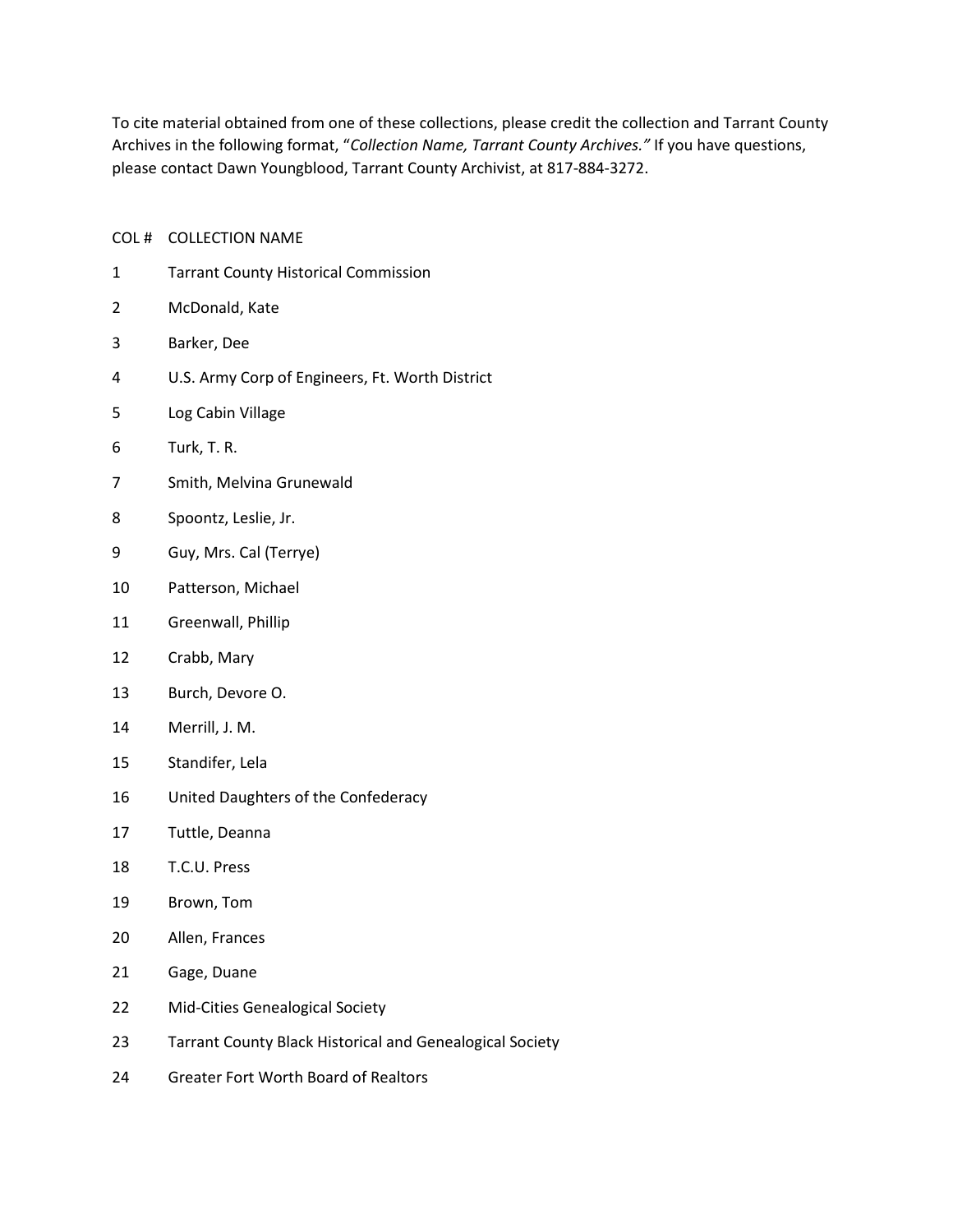- Halbower, Kathryn Johns
- Stewart Title Company
- Welch, Charles G.
- U.S Life Title Company (by Rick Griffin)
- McPeak, Howard
- Moncrief, Michael J.
- City of Colleyville
- Cushman, Evelyn
- Spratling, Mildred
- Southwestern Baptist Theological Seminary
- Boswell, Lorin, Jr.
- McDermott, Michael S.
- Hoover, Rev. William (St. Patrick Cathedral)
- North Fort Worth Historical Society
- Chadwick, Ahdel
- Howington, Tad
- O'Donnell, Pearl Foster
- Turner, William A.
- Baker, Johathan Hamilton
- Wreden, Kathy Barker
- Stults, Mary Standard (Mrs. Roy Stults)
- Mansfield Historical Society
- Sandlin, Barry
- Younkin, George
- Weisburg, Joseph
- Ruth Hastings
- Owen, May
- Bullock, Bob (Comptroller of Public Accounts)
- Cox, Cynthia Ann McPeak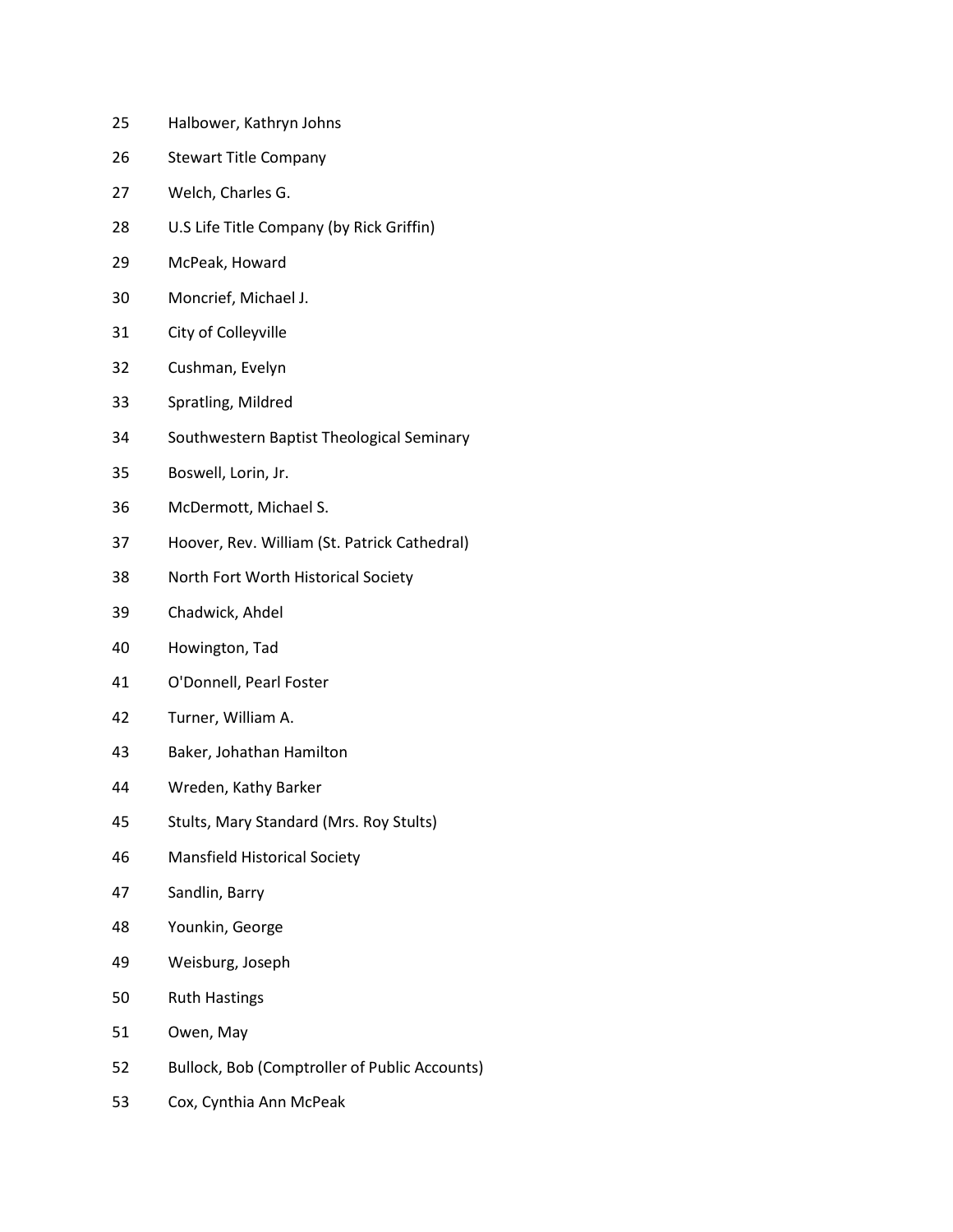- Jackson, Patricia Chadwell
- Schmidt, Ruby
- Calhoun, Sarah
- Bier, Beverly S. (Mrs. Paul)
- Koeppe, Paul
- Nickles, Mrs. Jack R.
- Williamson, Thelma
- Birdville Independent School District
- Cole, Judy (City of Ft. Worth Planning Dept.)
- Moore, J. A.
- Mulholland, Joe, Jr.
- Gumm, Charles
- Cockerell, Tom F.
- McMillen, Jim (Fort Worth Genealogical Society)
- McPeak, Harold
- Lipscomb Collection
- Green, Eleanor Frances
- Holmes, Billie
- Scott, Frances Merrill
- Hall, Jean Ann Selman
- Young, Charles
- Key, Mrs. James S.
- Kaiser, David
- Howard, Patsy
- Martin, Mrs. M. L.
- Bonneau, Cirrus
- Guess, Gary
- Kalbach, Bruce
- Parchman, Gladys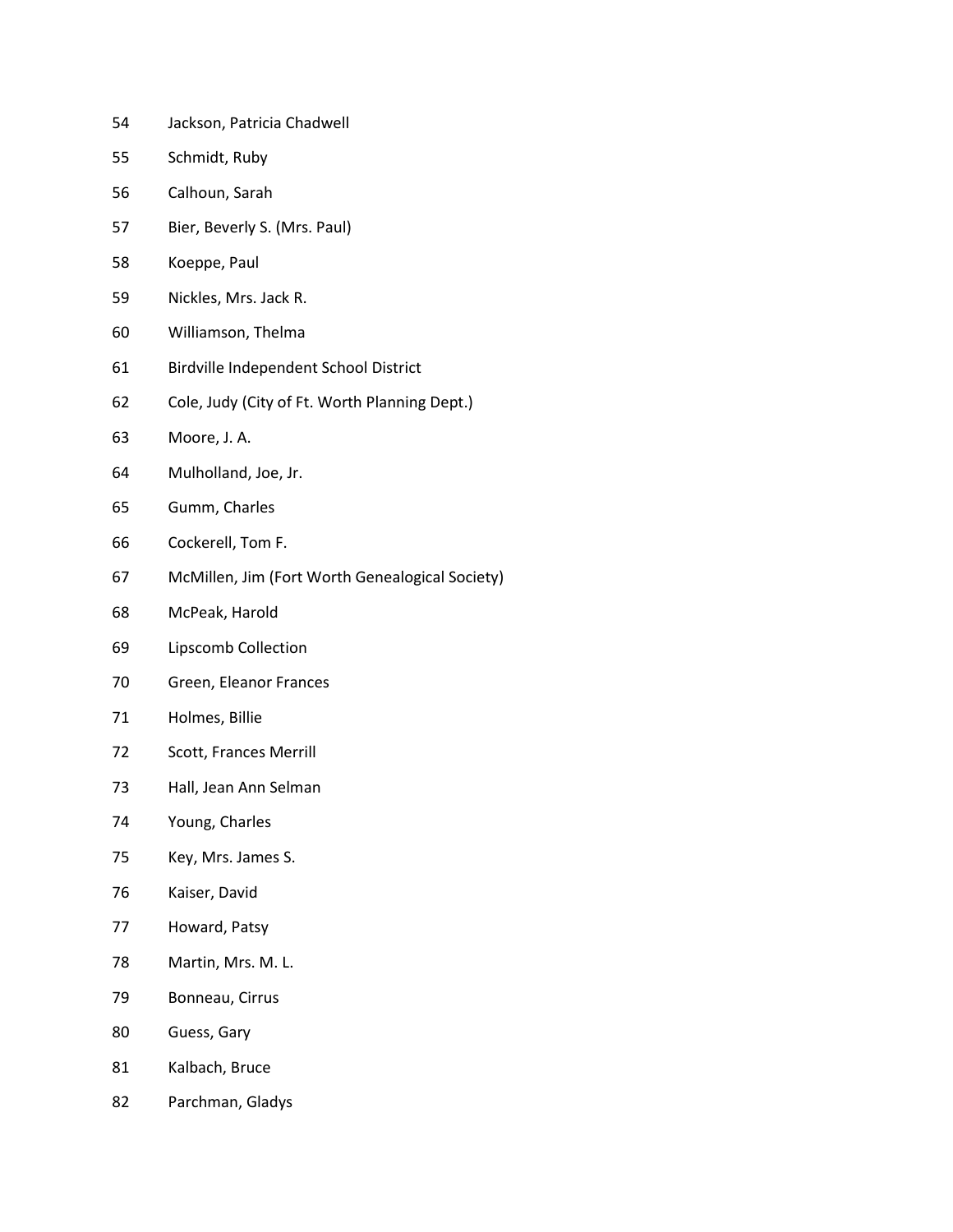- Howell, O. M.
- Davis, Bill (William S.)
- Texas Historical Commission
- Crowley, Keller
- McGown, Quentin
- Nelms, Beverly
- Rice, Melvy Blue
- McGregor, Mrs. James
- Fuqua, David
- LeBlanc, Debbie
- Lanier, David
- James, Margaret McLean
- Henderson, Billie
- Wright, Lallah
- Wiggins, Mrs. Edwin A.
- Micio, Mary
- Goodrich, Margaret Chenault
- Tarrant County Convention Center
- Shemwell, Ruby Thompson (family)
- First Presbyterian Church of Ft. Worth
- Tarrant County, Auditor
- Kent, Mr. and Mrs. George F.
- Telephone Pioneers of America, FW Life Members Club
- Harriss, Mrs. Bert
- Evans, Bernice
- Texas Department of Transportation
- Day, Glenn
- Burel, Lynn
- Meeks, Bo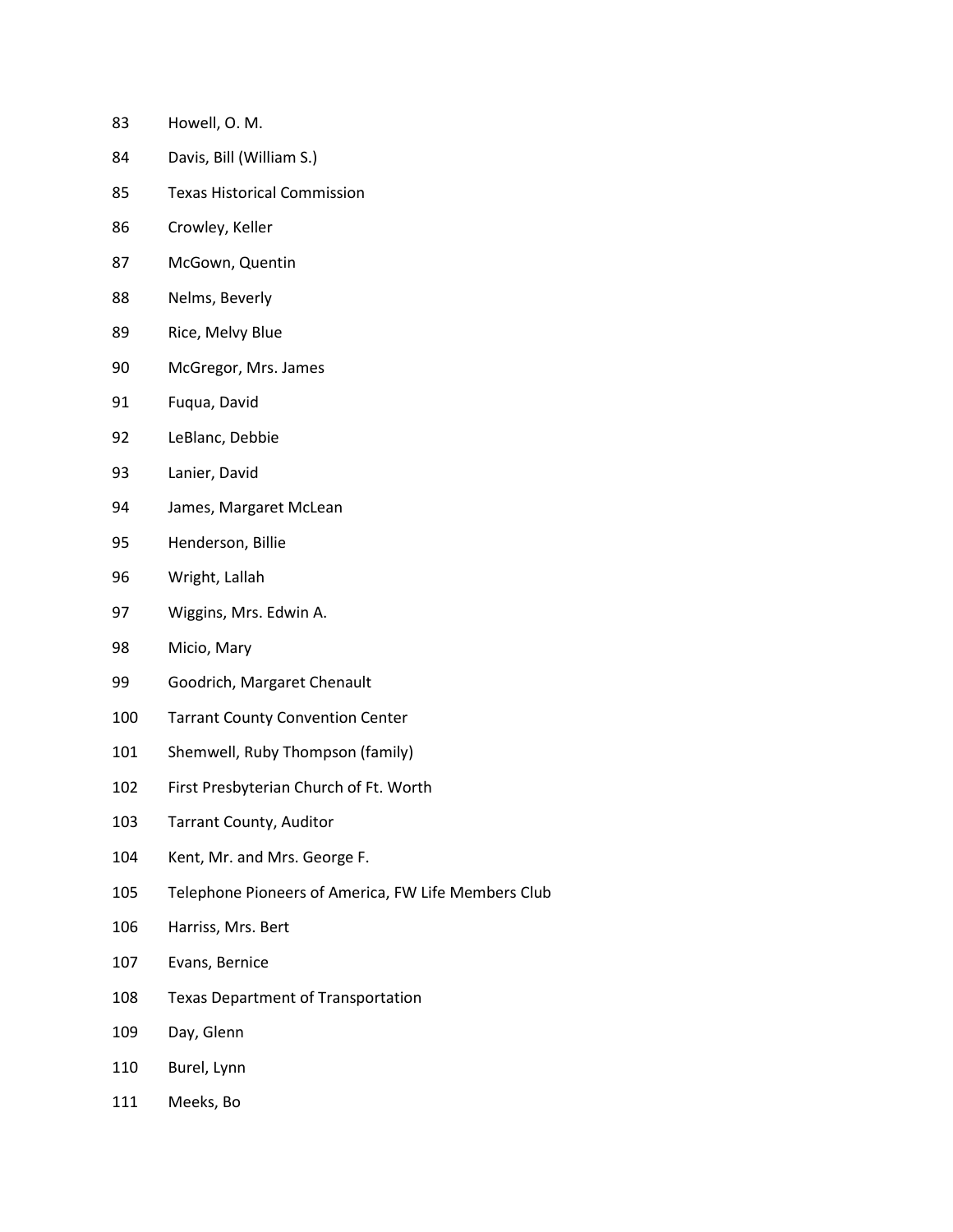- Historic Preservation Council of Tarrant County
- Stephens, Uel, jr. and Theda
- Tarrant County Tax Assessor and Collector
- Oral Histories of Ft. Worth, Inc.
- Tarrant County Jr. College, NE
- University Christian Church
- Evetts, Joye
- Barton, Effie
- North Richland Hills Public Library
- Selcer, Richard F.
- Pritchett, Susan M.
- Marshall, Doyle
- Cirincione, Dominick J.
- Hutchison, Virgile P. (Mrs. Chalmers)
- Hancock, Orville
- McLane, Barbara
- Magnus, Werner
- Hutchison, Wallace
- First National Bank of Fort Worth
- Young, Frances
- Scott, Karolyn McPeak
- Webb Historical Society
- Jones, Jan Lynn
- Pate, J'Nell (Barnes)
- Havins, Thomas Robert
- Hoskins, Carla
- Smith, Harry E. and Jane K.
- Shannon Companies
- Lake, Mary Daggett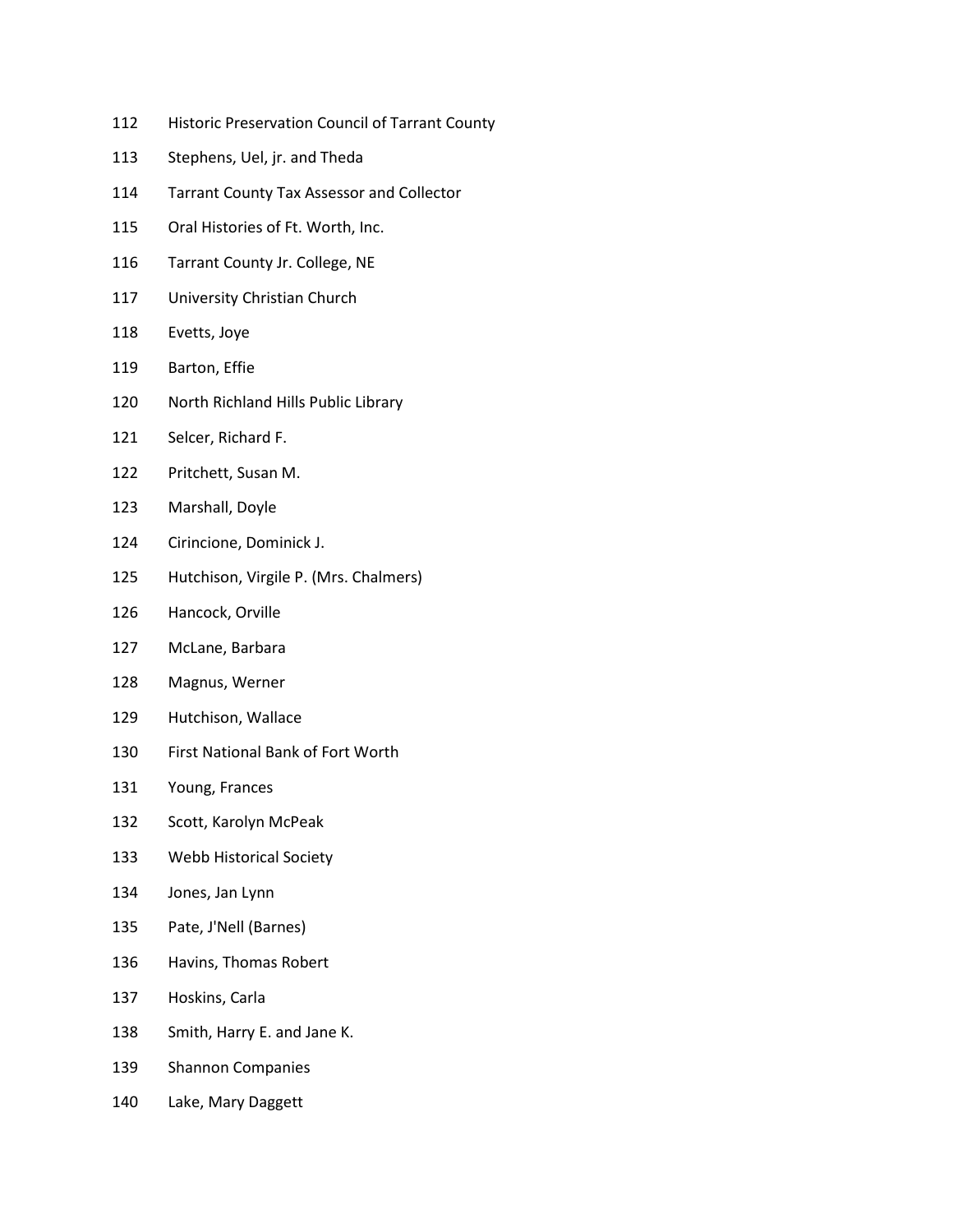- Fuller, Betty
- Smith, Bennett
- Morrow, William and Company Inc/Publishers
- Fancher family
- Jones, Dora Davenport
- Grapevine Convention and Visitors Bureau
- Jary, William R.
- Strathdee, Donald and Virginia
- Adams, Robert G.
- Skoog, Paula
- Dodd, Lisa
- Martin, Cy
- McLean, Margaret
- old 153 Colleyville Sesquicentennial Book Committee
- Nichols, E. Vance
- Moir, Randall
- Ballard, Joseph J.
- Brooks, Elston
- Fort Worth Petroleum Club Historical Committee
- Smith, John Hugh
- Saint Andrew's Episcopal Church, Ft. Worth
- Martindale, Peggy
- Gordan, Carol
- Burge, Stewart
- Fountain, Elaine
- Polignac -- Gen. de Polignac Camp, Sons of Confederate Veterans
- Sesquicentennial Committee, Richland Hills
- Gibson, Beryl
- Tarrant County, District Clerk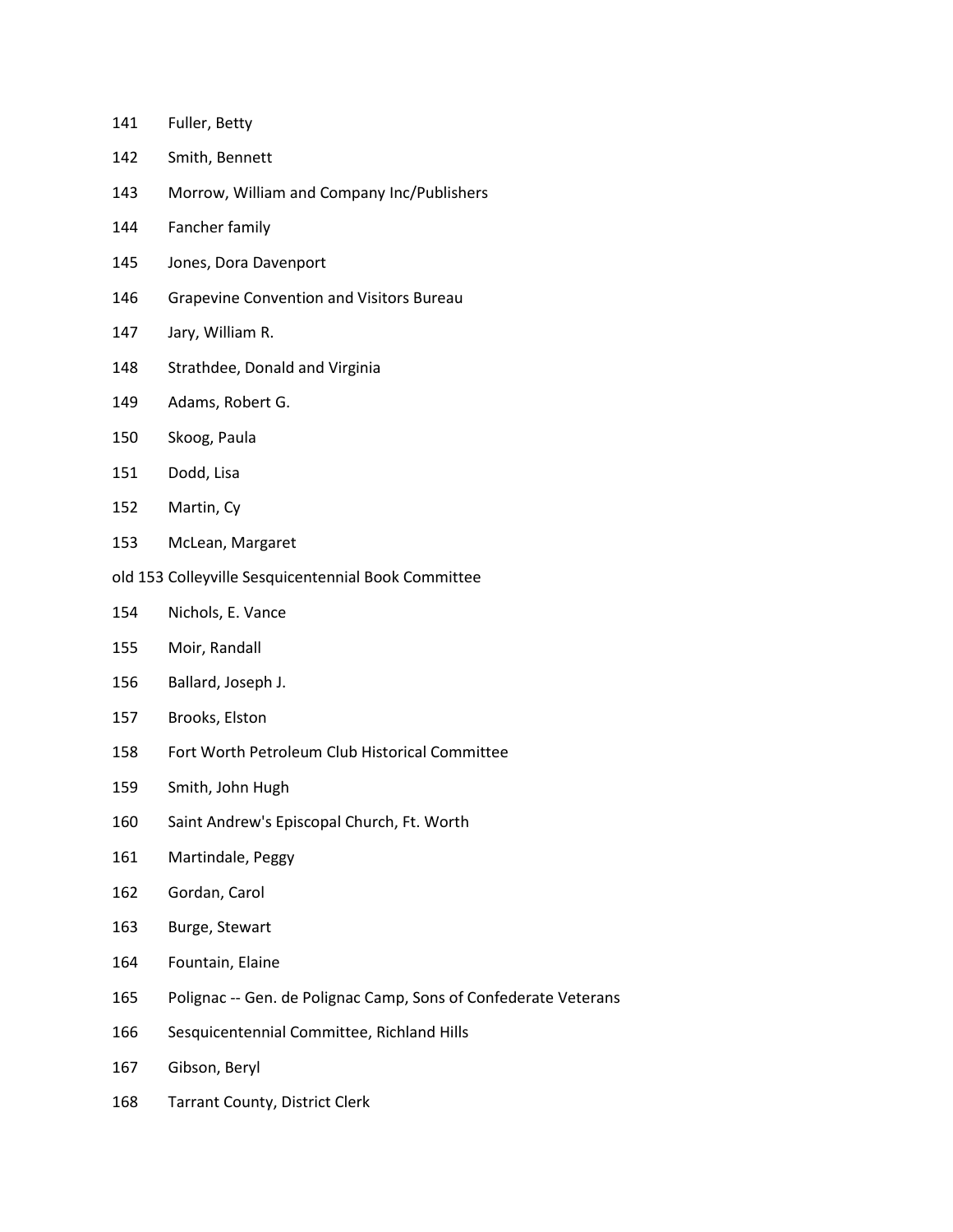- Tarrant County, Court of Appeals, 2nd District of Texas
- Colleyville Woman's Club
- Tarrant County, Administrator
- Dunlop, J. W. and Mary Gregory
- Cripliver, C. Roger
- Tarrant County, County Clerk
- McCreight, James
- Burns, Sam Jerry
- Lowrance, Russell
- Ray, Thelma
- Fort Worth Genealogical Society
- Burgon, Mary F.
- Willis, Doyle
- Logan, Barbara
- King, Steve M.
- Walker, Ralph
- Saxon, Gerald
- Pyeatt, G. D.
- Lochridge, Oscar
- Hargrove, Janet
- First Baptist Church of Smithfield
- Lowrance, Hazel M.
- Lyon, Anne
- Davis, Link
- McLane, Rogers
- Arnold, Ann
- Jennings, Burton K.
- Dolph, Jan
- Williams, Perry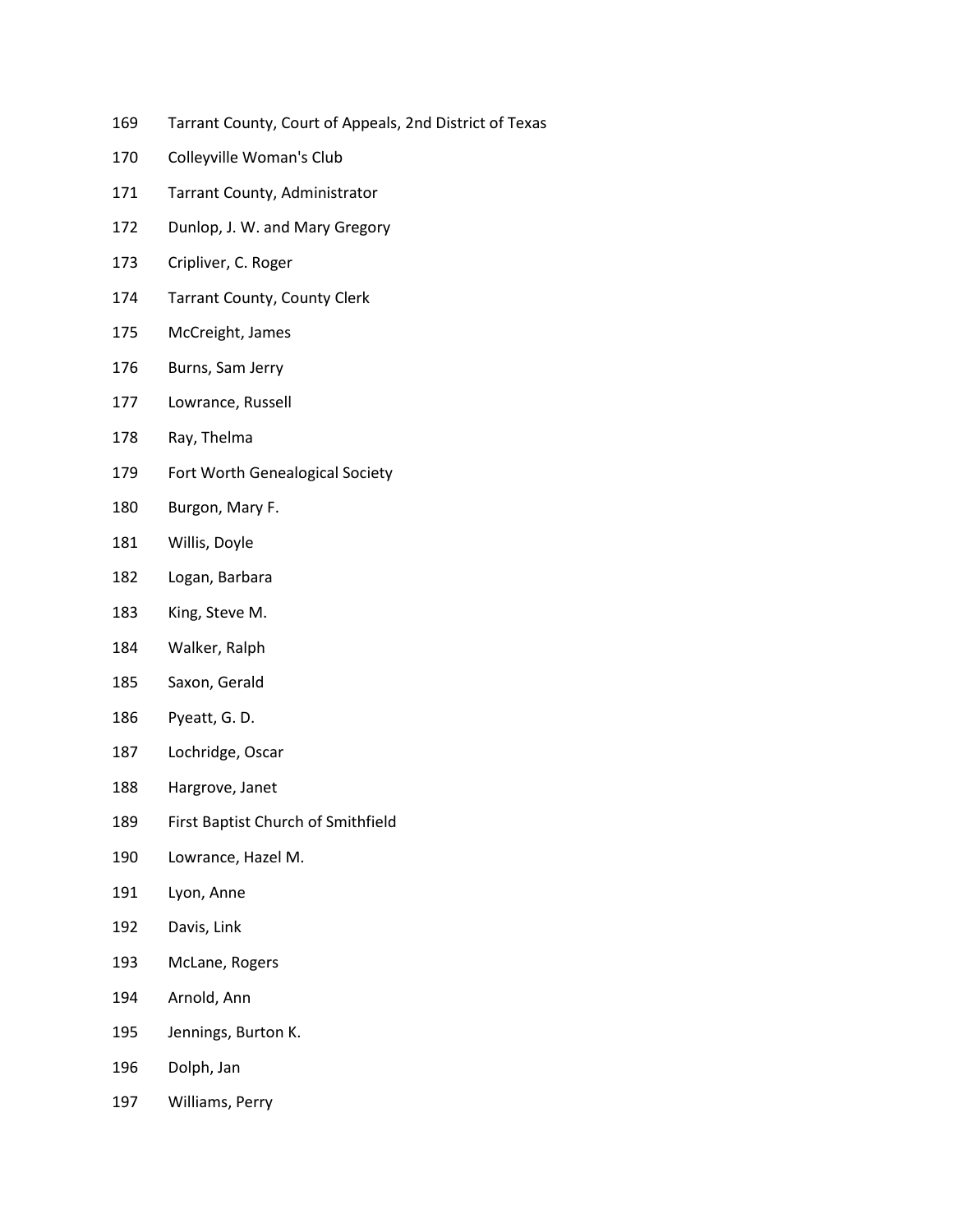- DAR, Six Flags Chapter
- Moran, Abby
- Dalton, Robert
- Hogue, Bill and Frances
- Crosby County Historical memorial
- Weatherford Library
- Monnig, Oscar
- Minters Chapel Cemetery Association
- Patoski, Dr. Margaret
- Boston, Don W.
- Gregory, Kathleen
- Dalworthington Gardens, City of
- Tarrant County, Commissioners Court
- Tarrant County, District Attorney
- Lock, Howard M.
- Wells Fargo
- Carlin, Electra M.
- Jary, Roland
- Montes, Emanuel F.
- Shiflet, John
- Bryan, John L. Jr.
- Powell, Marie
- Thompson, J. Andy
- Stamps, Charles
- Bedford, City of
- Ashabranner, George N.
- Tarrant County, Transportation Department
- Wiesman, E. I. (Jack)
- Hartman, Gerald, Jr.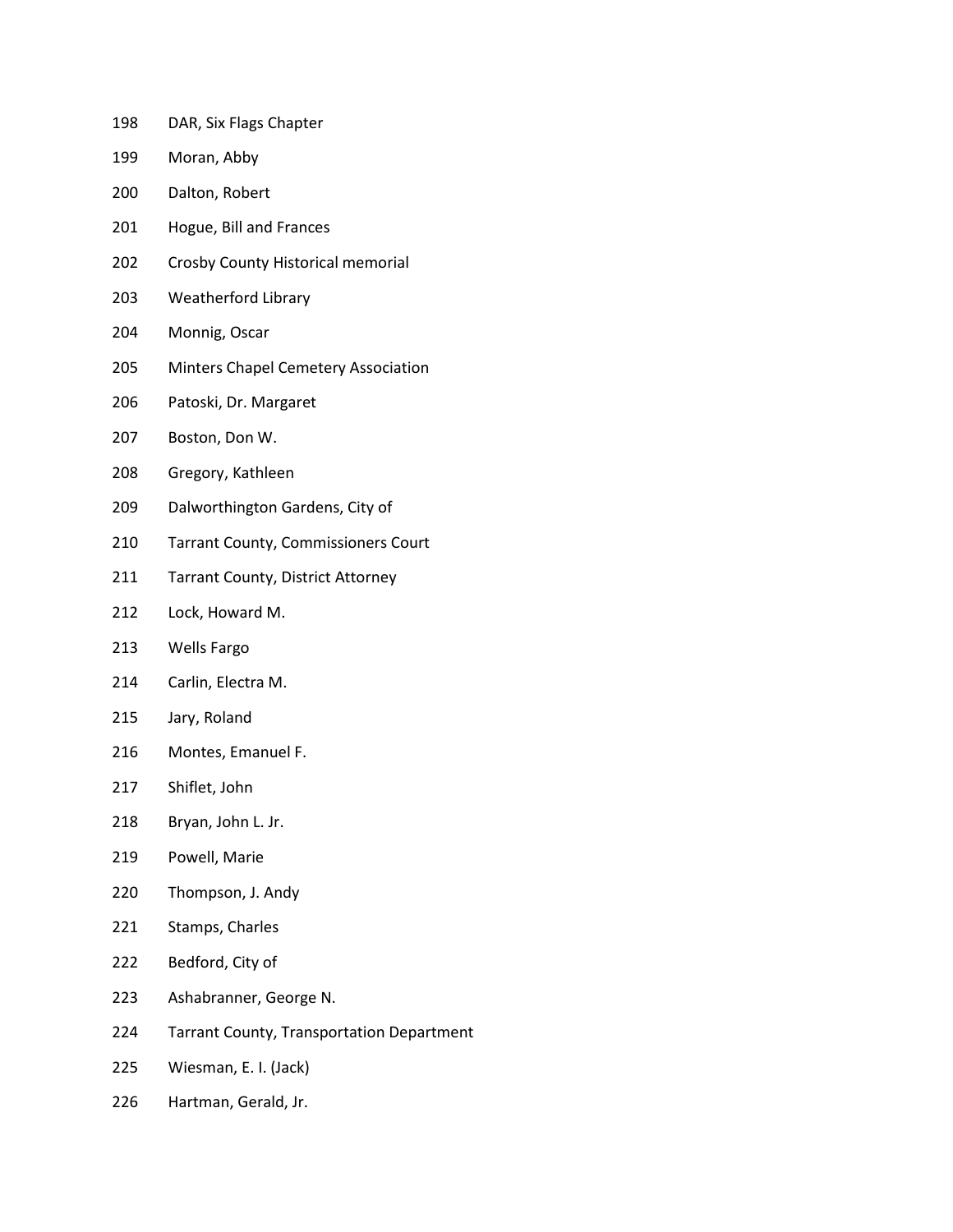- White Settlement Historical Society
- North Fort Worth Community Arts Center, Inc.
- Woodmen of the World
- Keller State Bank
- Mead, John A.
- Cannon, Weldon G.
- Davis, Mitzi
- Dunkelberg, Jane and Stephen
- Campbell, Paul
- 
- Dalworthington Gardens Historical Committee
- Thatch, Harry T.
- Saginaw Cemetery Association
- open
- Birdville Association of Retired School Personnel
- Havard, Gary L.
- Amon Carter Museum
- Wall, Tina
- Tarrant County, Department Unknown
- Coburn, Pam
- Simmons Atha Loraine
- Dixson, Walter Clay
- Gearheart, Joseph
- Fielder, Michael
- Shepherd, Maris
- Wright, Jim
- McKenzie, Linda
- Flanagan, Bonnie
- Wright, Ron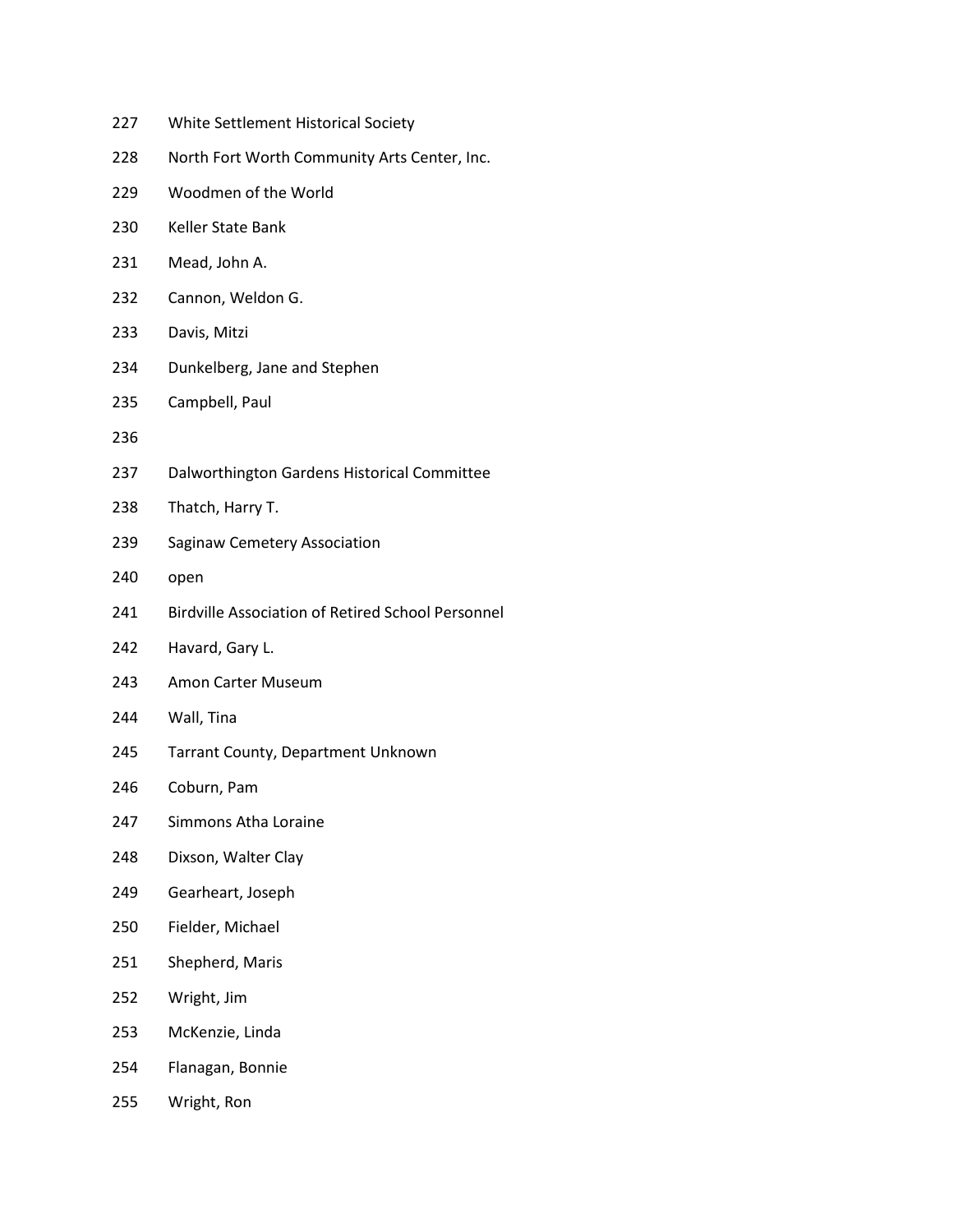- Leonard, Marty
- Stone, B. J.
- North Richland Hills Historical Committee
- KERA (North Texas Public Broadcasting Inc.)
- Brazos Productions
- Fitzgerald, Jim
- Bedford Historical Foundation
- Colleyville Historical Preservation Committee
- Thompson, Camilla B.
- Hudson Cemetery Association
- Bilheimer, Peter G.
- Gilbert, Dolores Orgain
- McDuff, Eula
- Dunkin, Mrs. R. E.
- Sparks, Joyce Hudnall
- Darden, Mr. and Mrs. John
- Niederauer, Tom
- Roberts, Chris
- Cooper, Billie
- Pope, Hardwicke, Christie, Harrell, Schell, and Kelly, LLP
- Leary, William L. (Bill)
- Roberts, Tera
- Willhoite, W. D.
- Gantt, Ben
- Thomas, Willard
- Tarrant County, Sheriff's Department
- Jewett, Inez Davis
- Arlington Historical Society
- Barker, Scott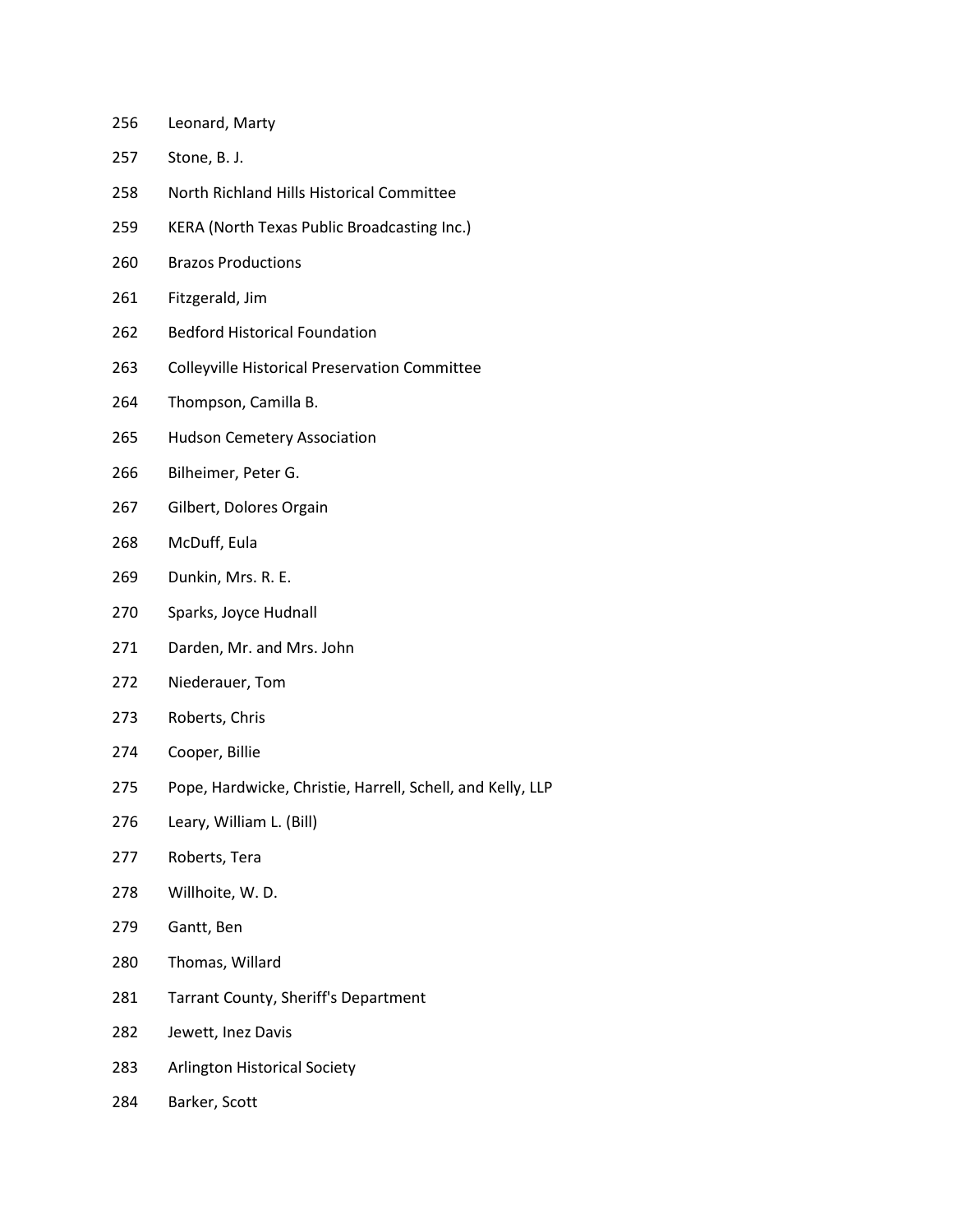- Historic Fort Worth, Inc.
- Tarrant County, Human Resources
- Wilson, Marvin
- Mansfield, City of, Planning Department
- Sety, Dolores D.(Darcy)
- York, Jane Wiggins Gudgeon
- Barnett, Barbara
- Alcon Laboratories, Inc.
- Gordon, Mrs. W. K. Jr. (Anna Melissa Hogsett)
- Harwell, Elton
- Dallas Public Library
- Nichols, James Richard
- Colonial Country Club
- River Oaks Area Historical Society
- Vogel, Evelyn Smith Hill
- Bardin, William J.
- Valderas, Harold L.
- Stroder, Ben F.
- Tarrant County College, Northwest, Cornerstone Honors
- Hudson, Weldon
- Tarrant County, Facilities Management
- McConnell, Megan Davis
- Rencurrel, Dorothy
- Roberts, Lesbia Word
- Capper, Joyce Pate
- Pomykal, Helen Jennings
- Stone, Ruth Reiter
- Redding, Vera
- Fergus, Dan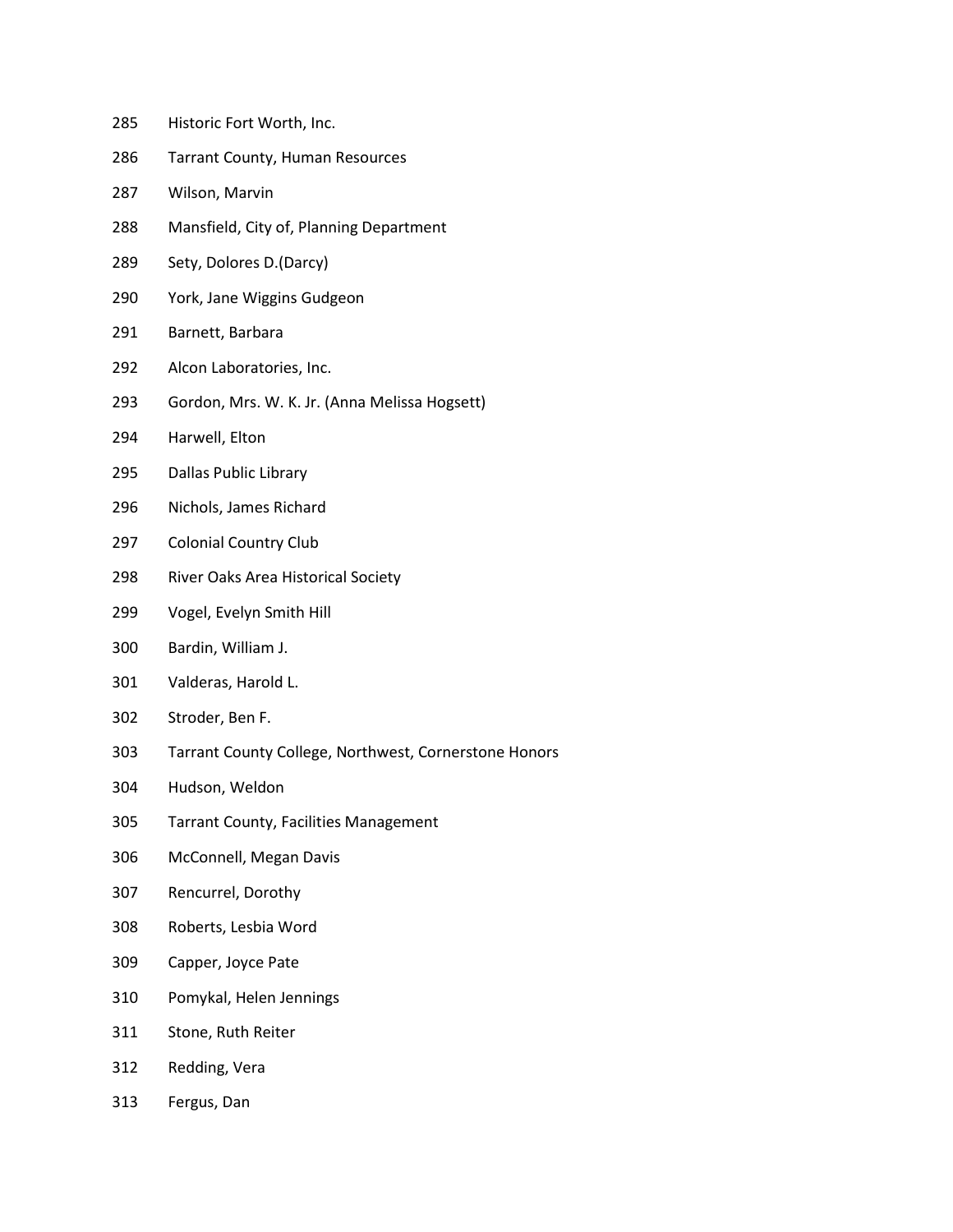- Havran, Ed F.
- Lewis, Alice Marie Shannon
- Jackson, Pam
- Brown, Mildred
- Rohne, Wayne A.
- McClure, Leslie Ligon
- Holland, Jr. Barney B.
- T.C.U. Special Collections, Mary Couts Burnett Library
- Brants, Cynthia
- Lynn, David
- Jezek, Jon P.
- Allen, Mrs. John William (Ellen)
- Smith, Christie L.
- Paired Rail Railroad Publishing
- Rush, jr., Dr. Charles A.
- Irby, Harriet
- Shaw, Jr., Glen Robert
- Stateham, Raymond M.
- Historical Publishing Network
- Dunning, Mrs. Joyce B.
- Noah, Jim
- Evans, Ronald W.
- Coy. Kerry
- Walsh Companies
- Weinman, Arthur
- Miller, Jan Evans
- Evans, Jim
- Ruddell Holmes, Clara
- Pound, Linda C.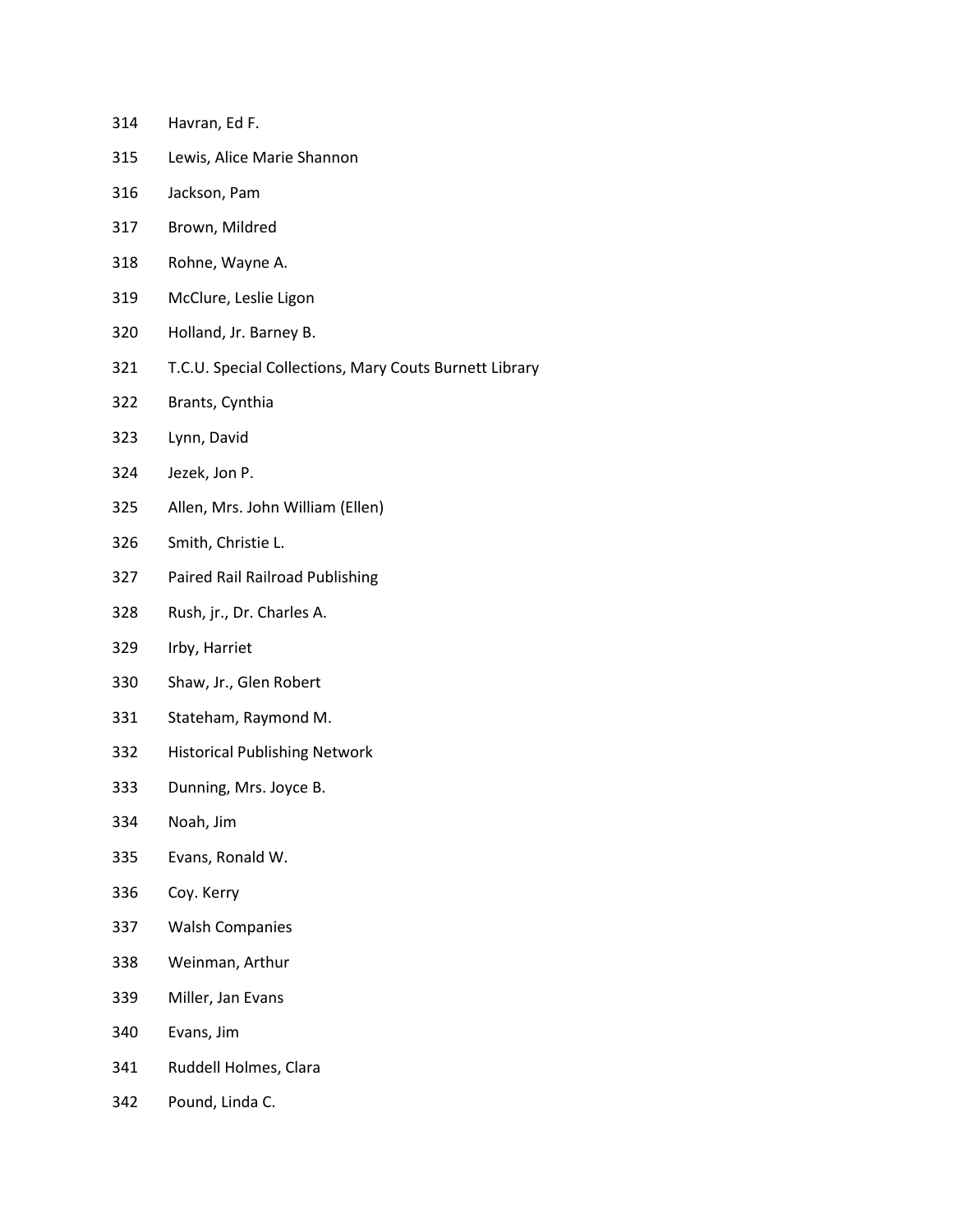- Markgraf, Helen McKelvey
- Arnold, Mary Kathryn Hoaldridge
- Lieber, Dave
- Tarrant County Historical Society
- Herring, Mary Lou
- Pitts, Jim
- City of Fort Worth, Planning Dept.
- Pegues, Godfrey
- Tarrant County Bar Association
- Coker, Barbara
- Sheldon, Drusilla Cochran
- Steffen, Fred R.
- Paulsen, Joan Peterson
- Bailey, Jerry D.
- Barnett, Charles P.
- Birdville Baptist Church
- Smith, Lawanda and Jim
- Saltsgiver, Janet
- Guidroz, Emile
- Butler, Wayne
- Kisor, Beth
- Rimbey, Rosemary
- Manning, Jean
- Autrey, Jackie L.
- Mitchell, Leon
- Evans, Mrs. Floyd (Celestine)
- Brumley, Mr and Mrs Jon S.
- City of Ft Worth, Park Dept.
- Kline, Susan Allen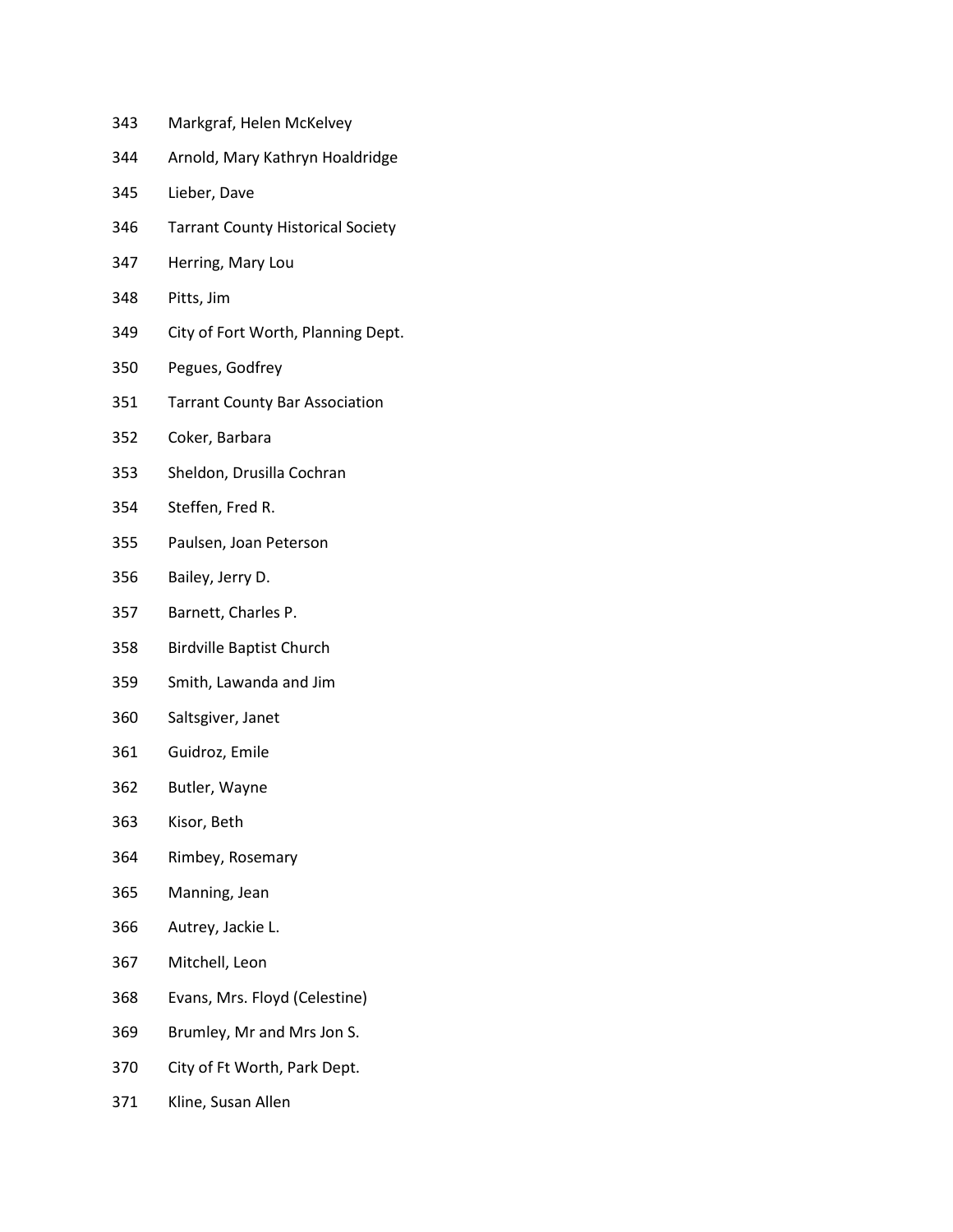- Cloyd, Vivian B.
- Dunlap, Johnny
- Muth-Smith, Melody
- Dunn, Mrs. Dolores
- Lambert, Maurice
- Connery, Sam
- Nichols, Jeremy Dwight
- McGown, Grey / FWBC Collection
- Rhoden, Grace
- Reichenstein, Jack
- Cashion, Ty
- Tipps, Don
- Tinsley, Vic
- Jones, Andrew S.
- Tarrant County, Graphics Dept.
- Carlson, Erik
- Birdville Historical Society
- Gabbert, Kirk
- Kruit, Janie
- Berry, Margaret Smith
- Calhoun, Mrs. Sarah
- Quinn, Peggy
- Dulle, Caroline
- McCray, Jane (Mrs. Bill N.)
- Gardner, Viola
- Searcy, Mrs. Thurman C.
- Strait, John B.
- Wilemon, Ernest J.
- Llewellen, J. Carter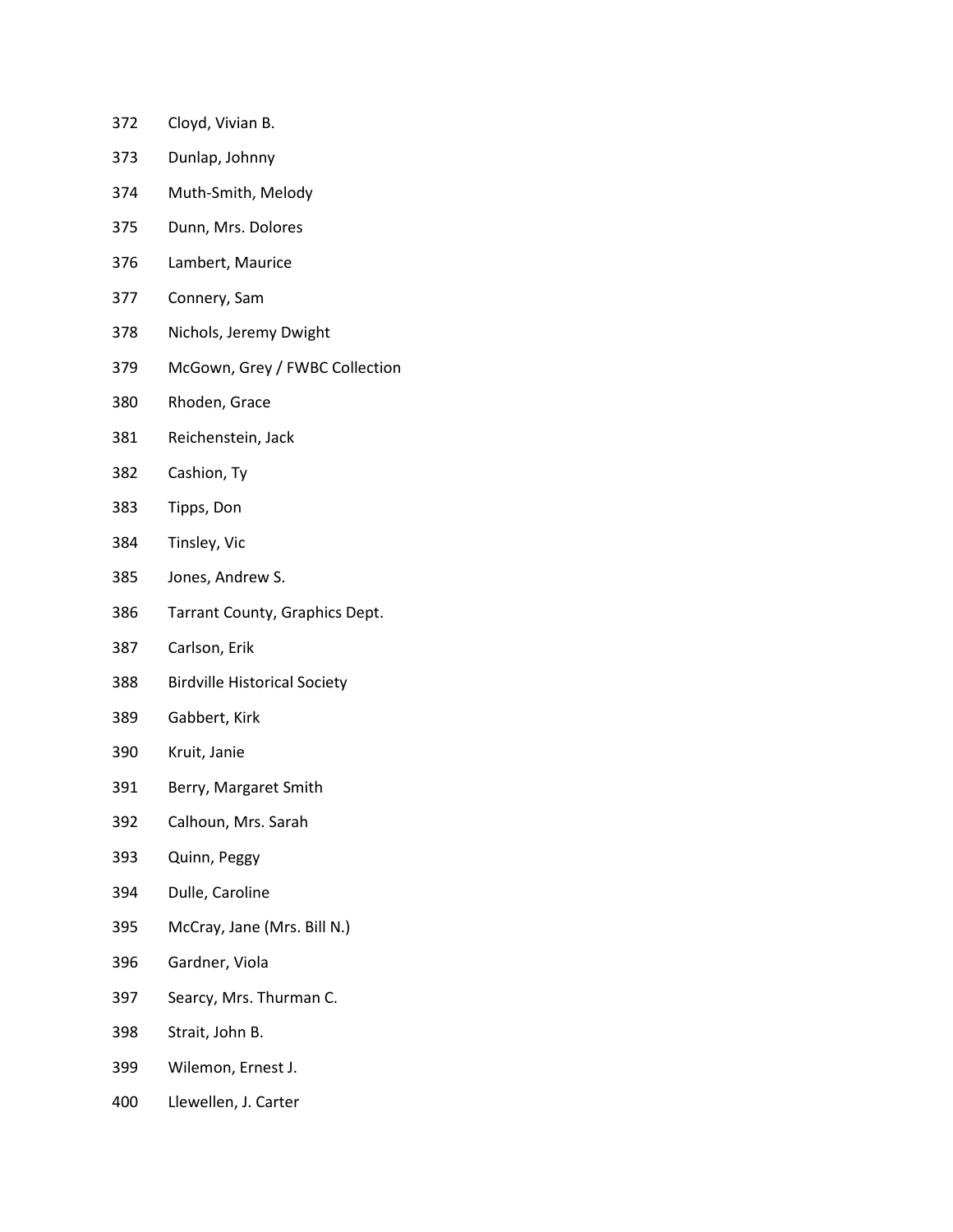- Nichols, Mr and Mrs Thomas D.
- Baltzer, Craig and Mary Ann
- Broderick, Mrs. Bess Smith
- Cantrell, Riley
- Schlansker, Jane
- Barentine, II, Joe P.
- Graves, Mrs. Sallie Harper (Mrs. D. R.)
- Leggett, Rufus Lester
- Minton, Mr and Mrs Jerry D.
- Matson, Morris
- Tarrant County, Records Manager
- Ludwig, William F.
- Jackson, Mary
- Blevins, Gary
- Meeker, Alan
- Manning, Mary Ann
- Willis, Mary Ann Austin
- Teague, Wyatt
- Williams, Lee
- Patoski, Christina
- Peters, Ted C. and Betty Scott
- Pirtle, Jo
- Sache, E. J.
- Wilson-Arrick, Cindy
- McEvers, Mary
- Grapevine Historical Society
- Powell, Caroline
- Porter, Betty
- Tarrant County Credit Union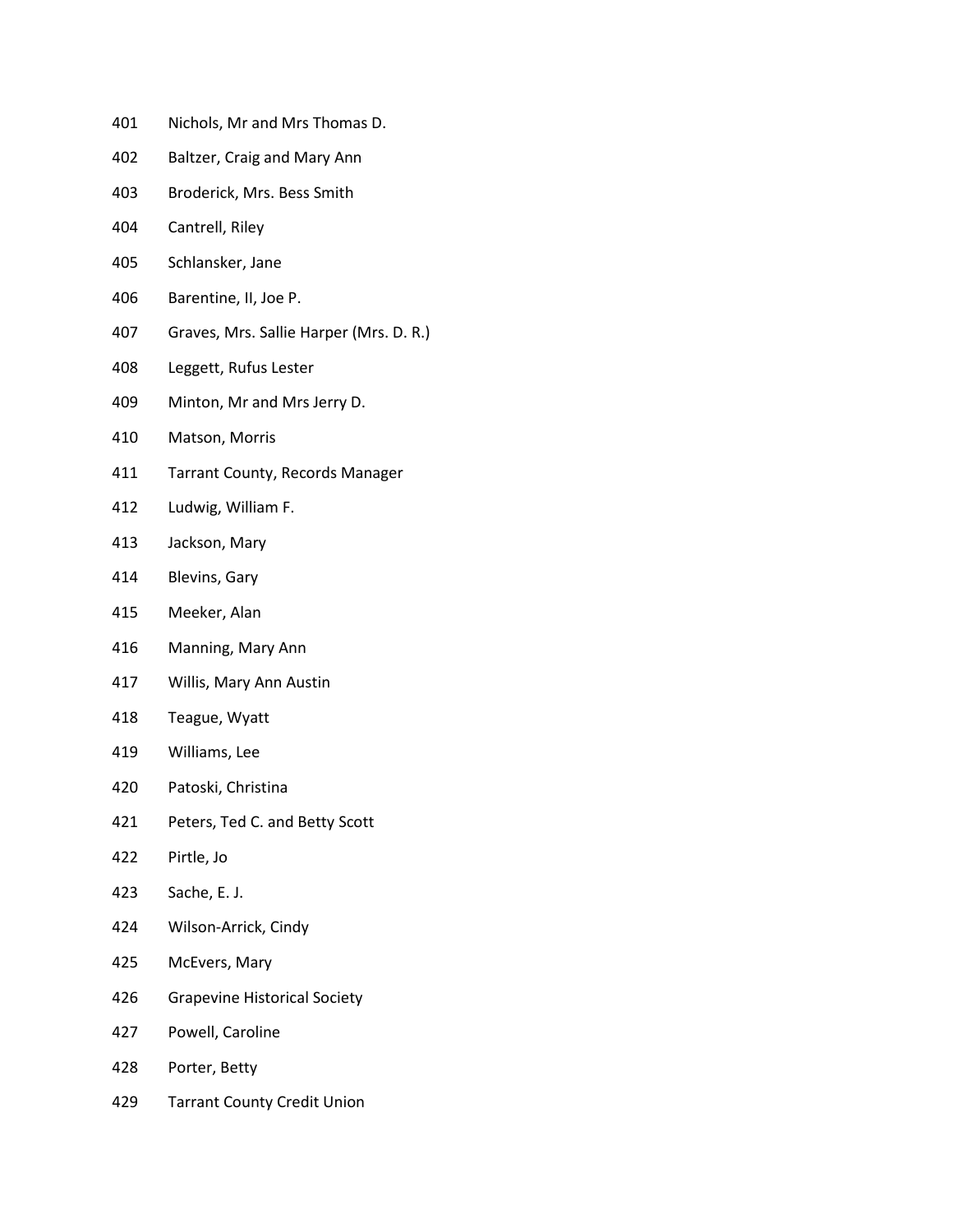- Cogburn, Frances
- Cogdell, Thomas J.
- Burns, Mrs Carolyn and Marcell, Mrs Betty
- Daniel, Shirley and Louis
- Hester, David
- Hunt, Vance
- Gieb, Robert J.
- Colwell, Frances
- Willis, Lissa
- Pioneer Rest Cemetery Association
- Copeland, Raymond H.
- Deen, Edith A.
- Cartright, Frances Sells
- Young, Sharon
- Darter, Michael I.
- Moore, James Bidault
- Cashman, Mark
- Layne, Susan
- Akins, Sam V.
- Durbin Katherine Backus
- Holmes, Mrs. Jack T.
- Roark, Carol
- Reiners, Marcus T.
- Haltom, Robert C.
- Cathey, Allan
- Hornbeak, Bess
- Fortenberry, Kristy
- Baker, Mrs. Barbara
- Hill, Harry Max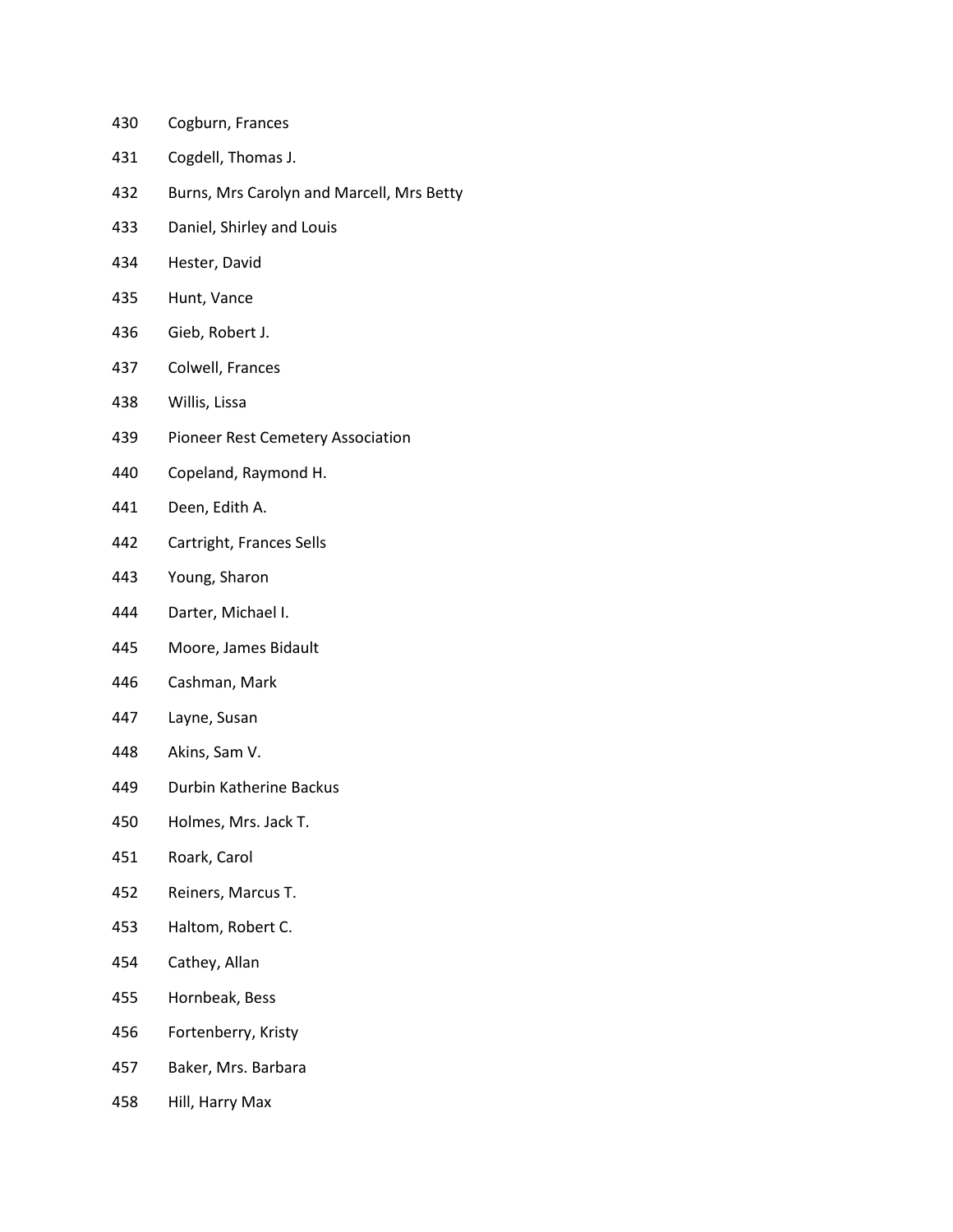- Dulle, Felix
- Matthews, Carroll and Virginia
- Zirkle, Byron
- Thornton, Bill D.
- Myrick, James
- Winters, Willis C.
- Pearson, David
- Dulle, Joe K.
- Tarrant County, Agri Life Extension
- Tarrant County, Elections Office
- Rhodes Estate, Ann L.
- Misek, Kathy
- Pritchett, Douglas
- Fort Worth Convention and Visitors Bureau
- James, Trish
- Forsythe, Joe
- Pinkston, Lolly
- Mauldin, Judy
- Reves, Nora (Mrs. R.O.)
- Hilborn, Patricia
- Hill, PhD., John
- Robertson, Kathy
- Drewry, Betty
- Augustine family, Ruth
- Mesa, Jr., Frank
- Ferchill, Pat
- Charlton, Pete
- Williams, Victoria
- Clark, Floyd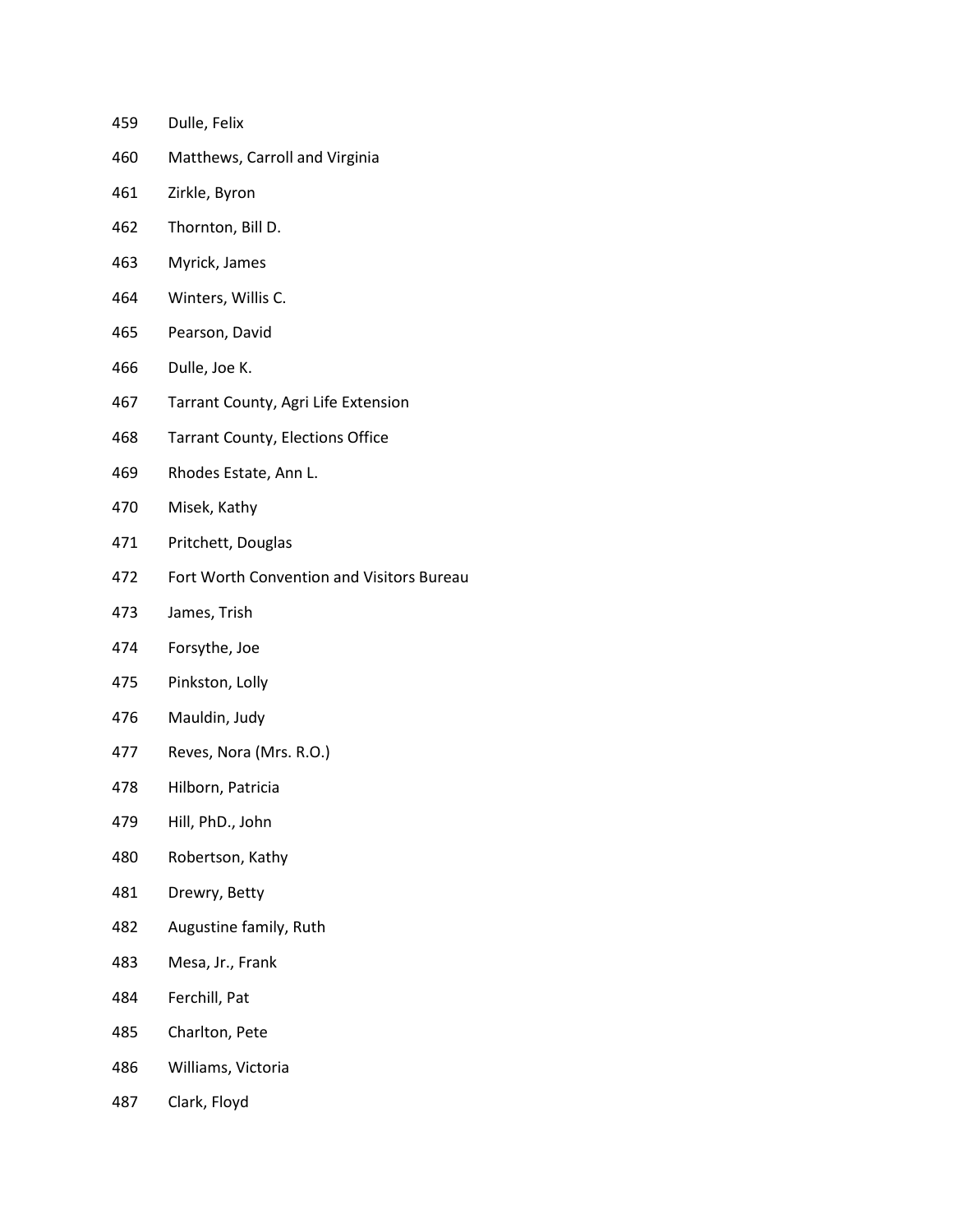| 488 | Archer, James                                |
|-----|----------------------------------------------|
| 489 | Gibbins, Julia                               |
| 490 | Wittich, Richard and Glenda                  |
| 491 | Koelle, Emmit                                |
| 492 | Abbott Oliver, Margaret                      |
| 493 | Williams, Phil                               |
| 494 | Molenburg, Judy Reid                         |
| 495 | Douglas, C.M. (Mike)                         |
| 496 | Smith, Sister Louise                         |
| 497 | Wiederhold, Tom                              |
| 498 | Superbowl                                    |
| 499 | <b>Westbrook Hotel</b>                       |
| 500 | Farmer, Ann Ware                             |
| 501 | Strain, Joe                                  |
| 502 | Youngblood, Dawn                             |
| 503 | Hoffman, Dalton                              |
| 504 | Guttery, Ben                                 |
| 505 | <b>Tarrant County Archaeological Society</b> |
| 506 | Schadt, Gregory C.                           |
| 507 | <b>Burl Carroll</b>                          |
| 508 | Sharon Ward                                  |
| 509 | Truly, Pat and Ruthanna                      |

- Bruce, Mae McRae
- Fort Worth Opera
- Alexander, Melanie
- City of Benbrook
- Remley, Audrey
- Texas Archives Commission (TAC)
- Webb, Jack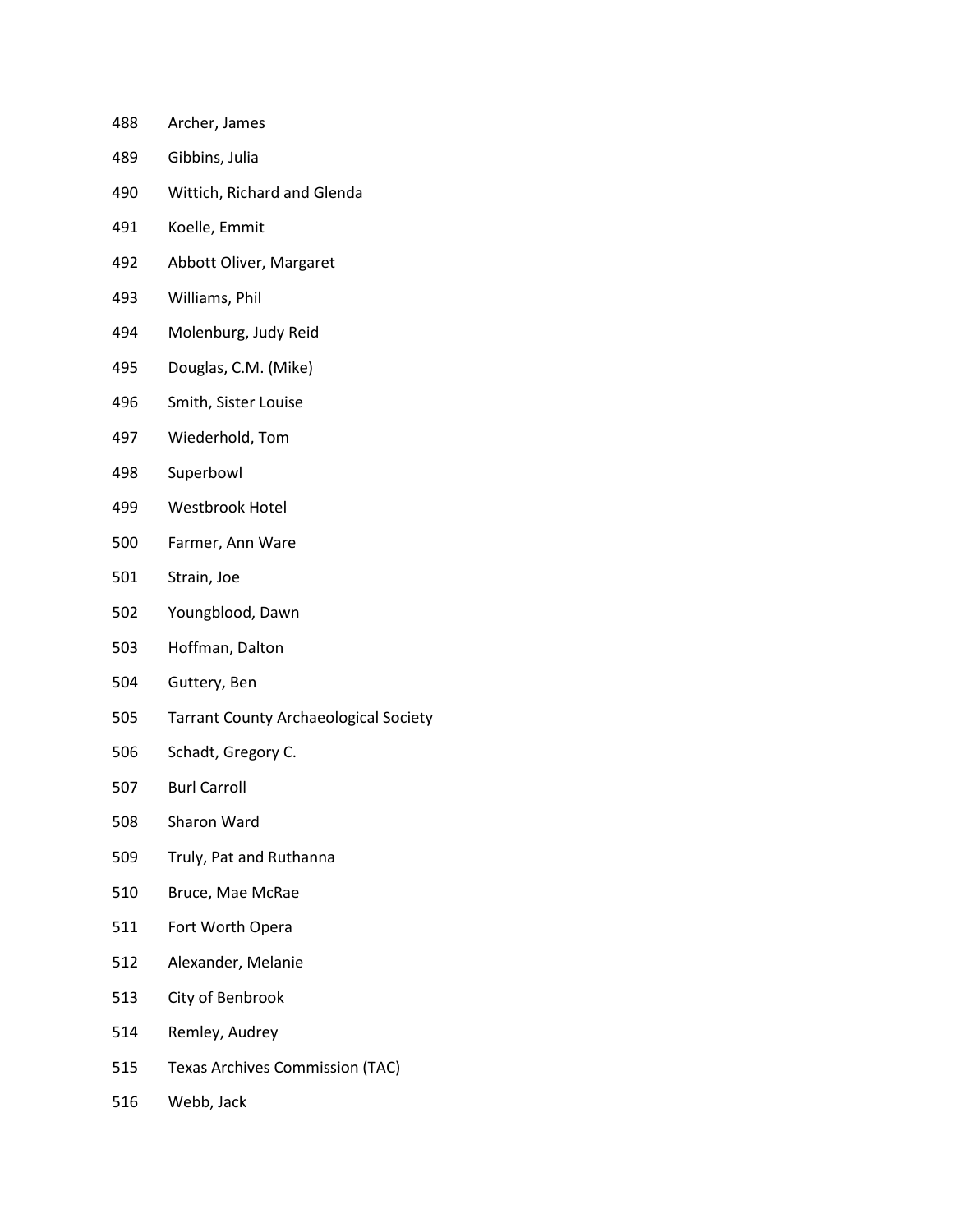- Olsen, Rush
- Ludwig, Wayne
- Texas Garden Clubs
- Weiner, Hollace Ava
- Reynolds, Larry
- Falls, Roy
- Roger P. Waite
- Sharon E. Gammon (Arnold-Humphries)
- Simmons, Thomas Wall
- Clark, Josh and Jennifer
- Johnson, Harold V.
- Livingston, Howard
- Schultz, Albert R.
- Lobdill, Jerry J.
- Harman, R. Douglas
- Slade, Ken
- Masters, Frank
- Judith Elaine Reynolds Watson
- John Pugh
- Timberlake, Terry
- Volz, Ellen Timberlake
- McGown, Laura
- Herzog, Lowell
- Tarrant County Historic Records
- Edith and V.W. Boswell
- Kathryn Johns Halbower
- Village Creek / Jeff Hanson / Elaine Fountain
- Wes Culwell
- Harold R. Jennings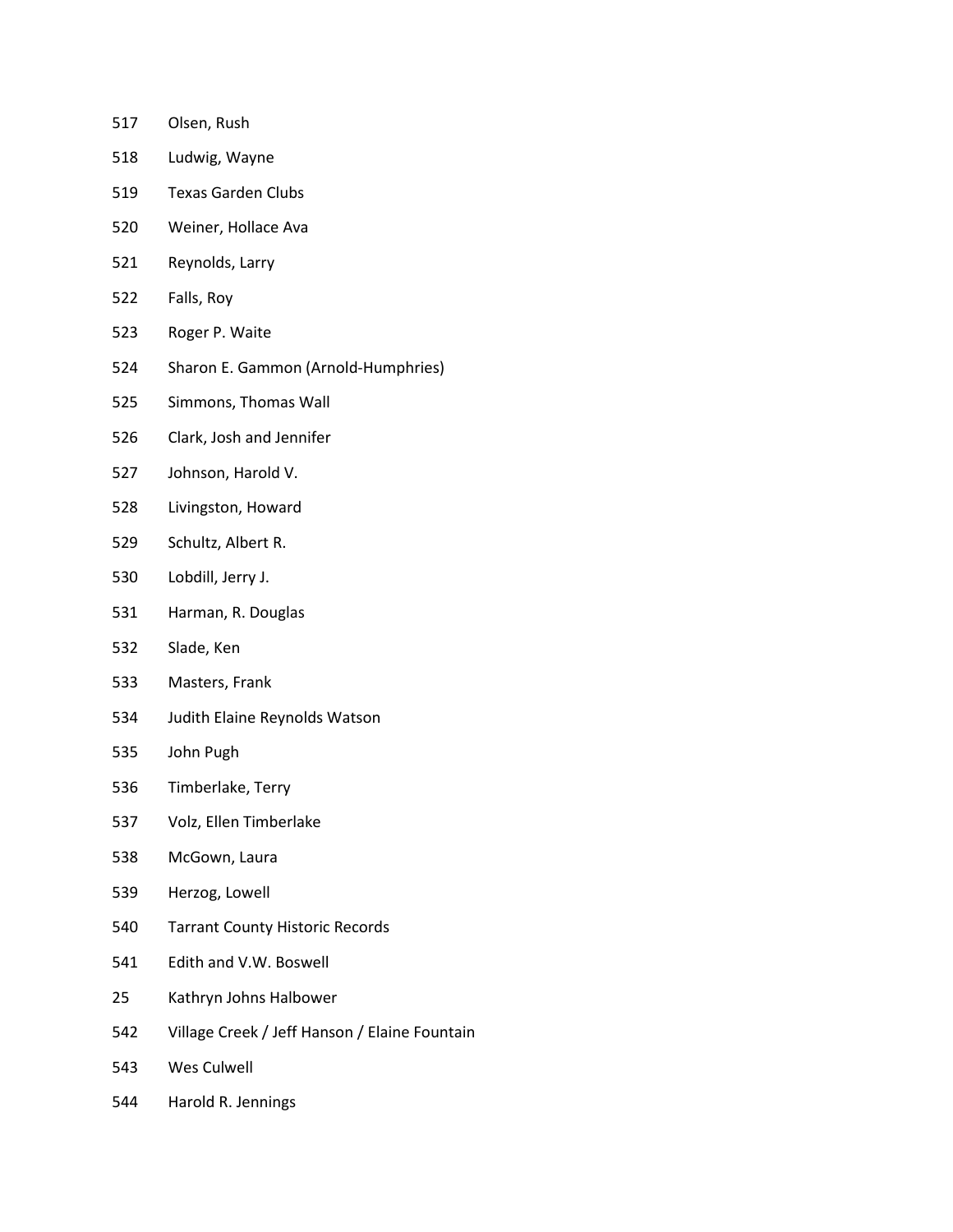- Samuel Alexander Denny / Jennings Family
- Margie B. Boswell
- Simone C. De Santiago Ramos
- Beck, Kathy Hamer
- Rhodes, Royce
- Boykin, Mrs. Stanley
- Maxwell, Craig
- Woman's Wednesday Club of Fort Worth
- Weddell, Theresa
- Tillar Portrait Group: J.P. Barentine III, Susan Murrin Pritchett, and Pamela Smith Smith
- Fort Worth Aviation Museum
- Edwin Johnston Youngblood
- Vicky Trimble Bland
- Jones, Richard Davenport
- Gilbreath, Cecila
- Huffaker, Roger D.
- Diamnod, Ann
- Kenneth W. Hobbs
- Schuab, Phillip Elliot
- Bruckner, Jane Austin
- William D. Benge (Bill)
- City of Fort Worth Aviation Department
- Edmund P. "Pen" Cranz
- Trey Herring
- Family Services, Inc.
- Henry Newman (FAA from City of Fort Worth)
- Garren King
- LINC North Texas
- Jeffrey Fisler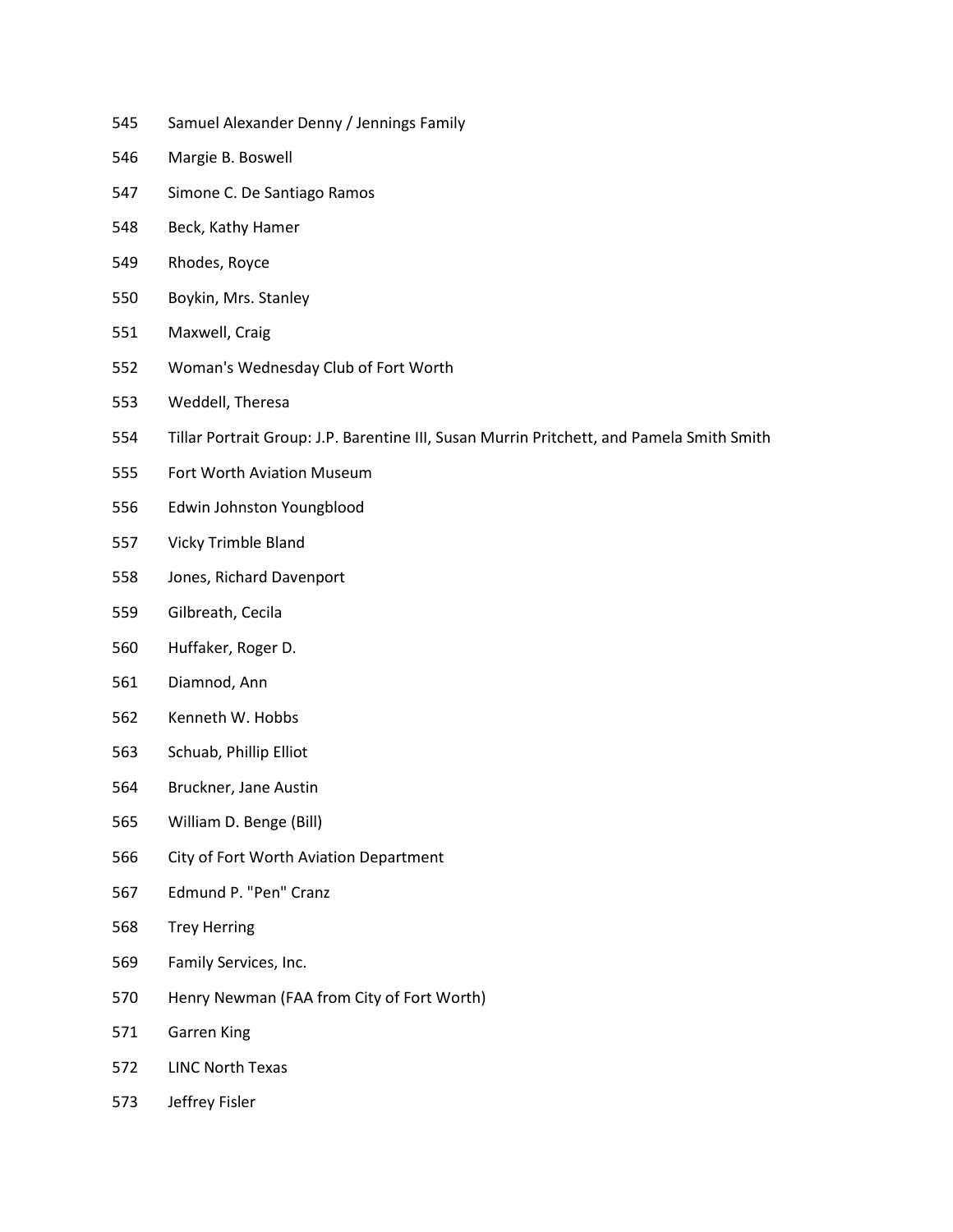- Russell H. Pearson
- Dee Allen
- Vera Benton Parker
- Judge Everett Young (297th District Court)
- Walter C. Woodward
- District Attorney Joe Shannon
- Larry Budanauro
- David L. Richards
- Judge Billy Mills (CCC 3)
- Roger Anderson
- William A. Massad
- Jerry Secrest
- Trinity Episcopal Church
- Sharon Harkness
- Texas Health Huguley Hospital
- Glascow, John Edwin
- Eller, Ray
- Russell, Roy D.
- Ligon, Lynn
- YMCA Metropolitan Fort Worth
- Texas Lakes Trail Region (Jill Campbell Jordan)
- 595 Linda Sanders Collection (Backus Family)
- Amanda Milian
- Charles and Jean Matney
- Ben and Deanna Morgan
- Donna and David Matney
- Creative Arts Theatre and School (CATS) Arlington
- Harold Landers
- Kenneth Davis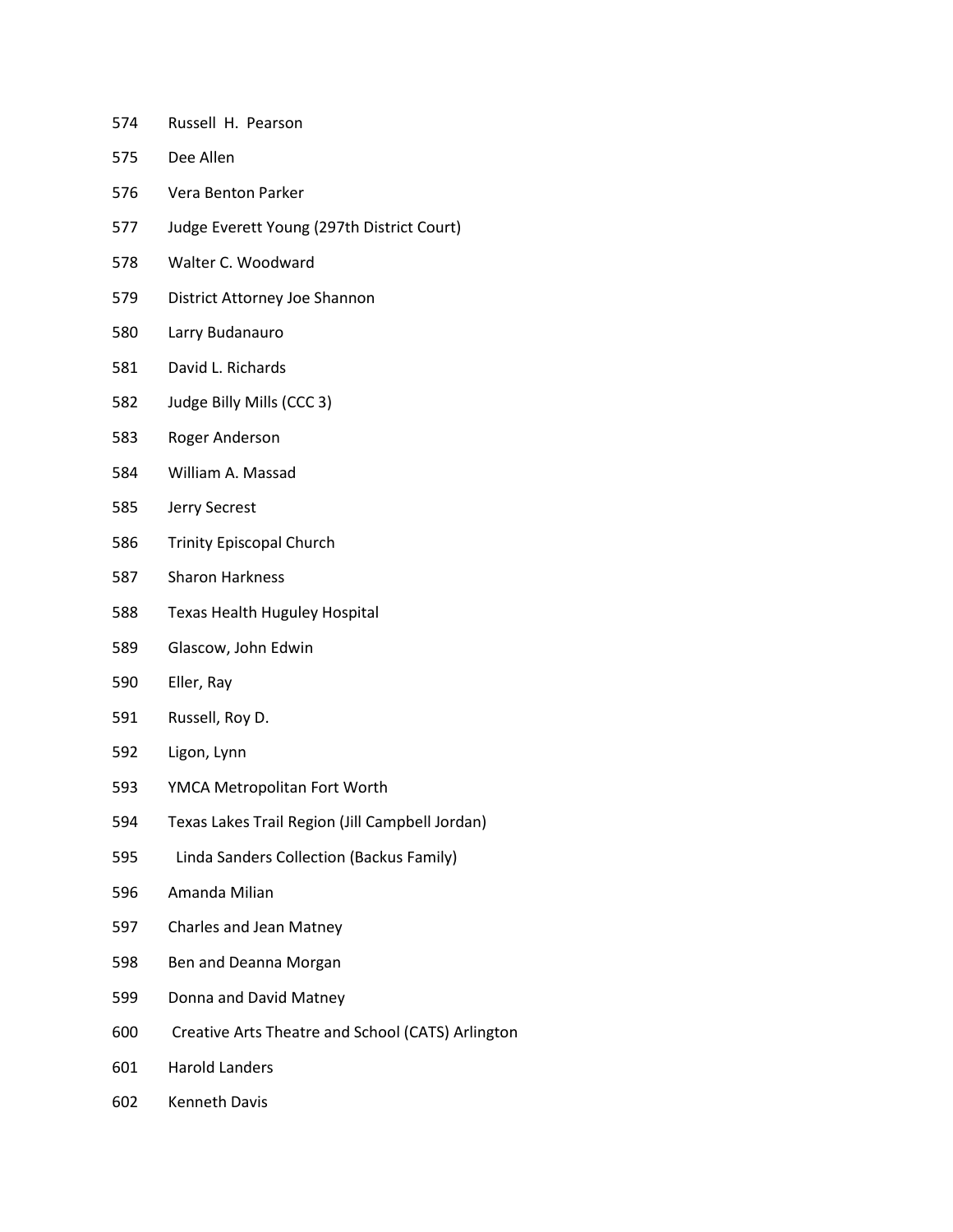- District Attorney Sharen Wilson
- Evan S. Farrington
- Rosen Heights Land Company
- Luis Aguilar
- Gerald White
- Mike Mandel
- Kevin Foster
- Madeline Williams McLain
- Dr. Clay Perkins
- William A. Potter
- Mercedes John Iglesias
- Robert Dale Erickson
- Lt. Raymond Mitchell Tucker
- Kent Knudson
- Dora Whalen
- Julia Kathryn Garrett
- Britton Cemetery
- Trey Shannon
- Mandy Saal
- Karen Duay Smith
- E. Brett Lea
- Otto Oberle
- Marvin Martin
- Fort Worth Transportation Authority
- Tyler Alberts
- Michael Byrne
- Dick Anderson, County Commissioner
- Dana Roe
- Nikki Grote Rhodes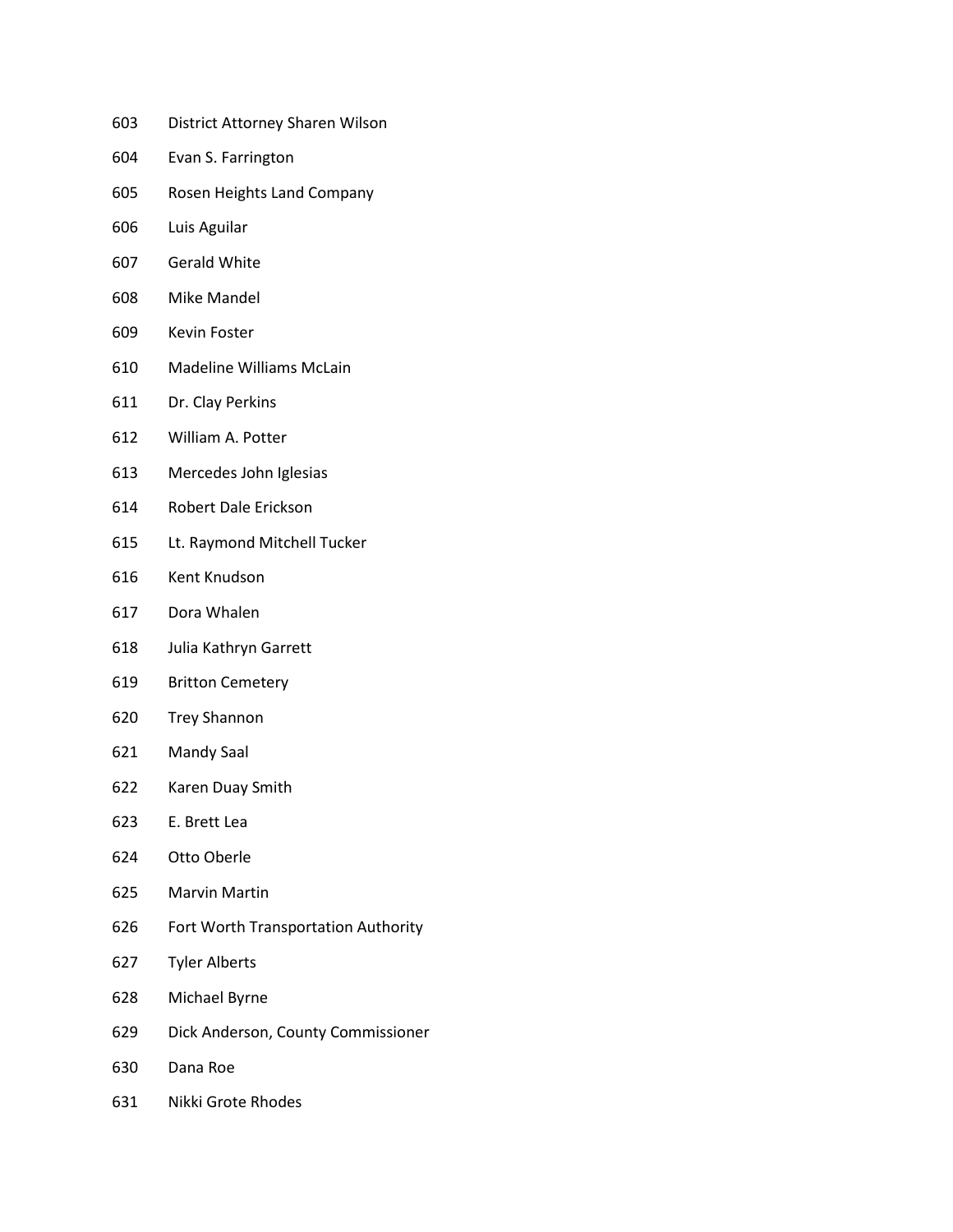- J. Mitchell Johnson
- James Preston Brashear III
- Scot Goddard
- Karen Ann Walls
- James P. Ashley
- Batts Family / April Herrington
- Vickie Bryant
- William A. Hudson II
- GK Maenius
- Rudy E. Stallings
- Suzanne Henderson
- Tarrant County Jhistoric Ledgers Collection
- Jim M. Zadeh
- David Branch
- Franklin County Historical Commission
- Ria Hendrix
- Sandra Perry / Elliott Family
- Gary Christopher
- Linda Sherwood
- Donald and Linda Ferrier (brother / sister)
- Scroggins-Mills
- Rodrigo Robles
- Don Pyeatt
- Kathryn Murdock
- Jamie Sheppard
- Jim Frisinger
- Ruth and John Starr
- Rosalie McLeod
- Bill Purdue